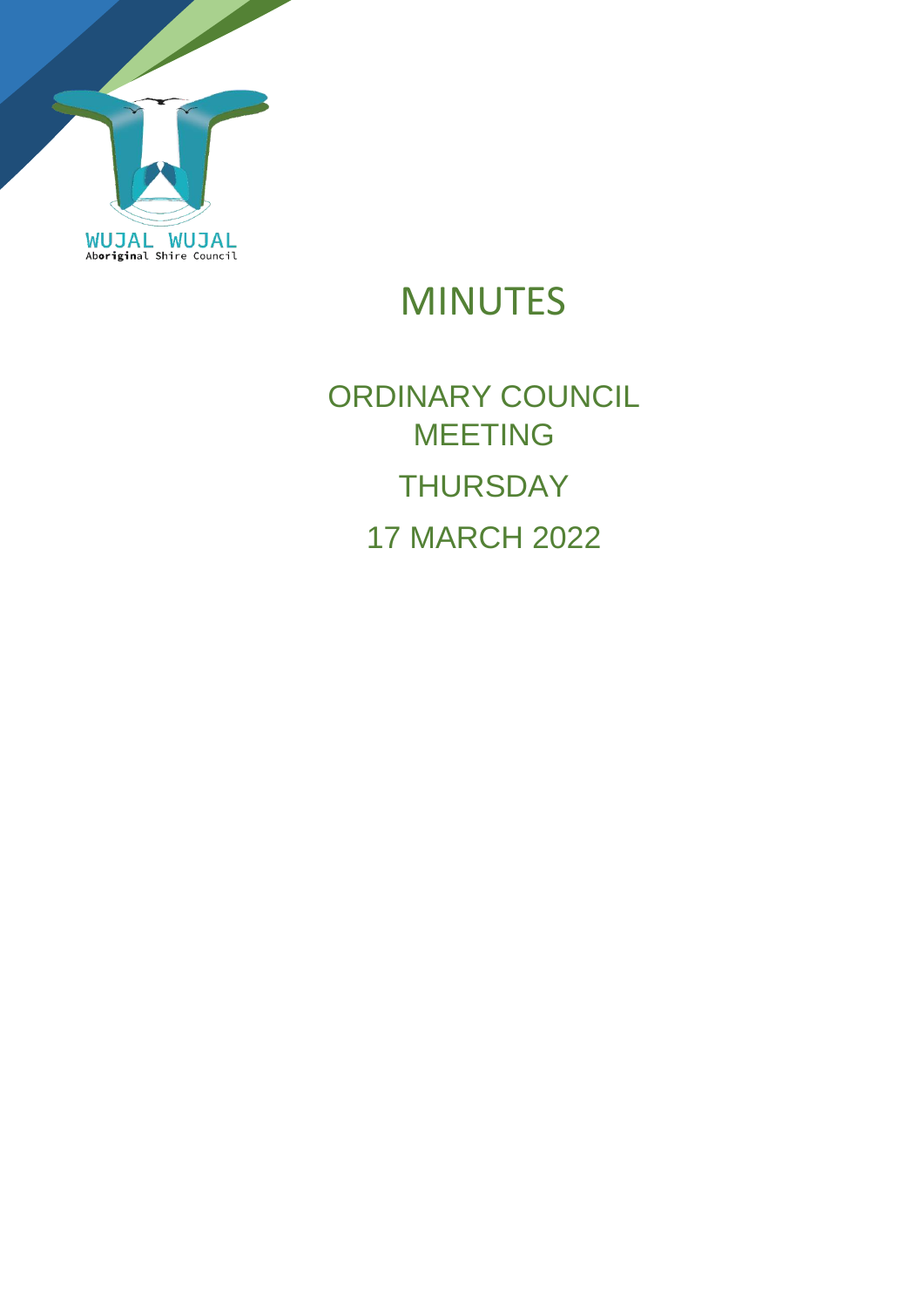

WWASC COUNCILLORS

Councillor Bradley Creek, Mayor Councillor Vincent Tayley, Deputy Mayor Councillor Robert Bloomfield Councillor Regan Kulka Councillor Vanessa Tayley

WWASC holds their Ordinary Council Meetings On the third Thursday of the Month Beginning at 9:00am The attendance of all councillors is requested.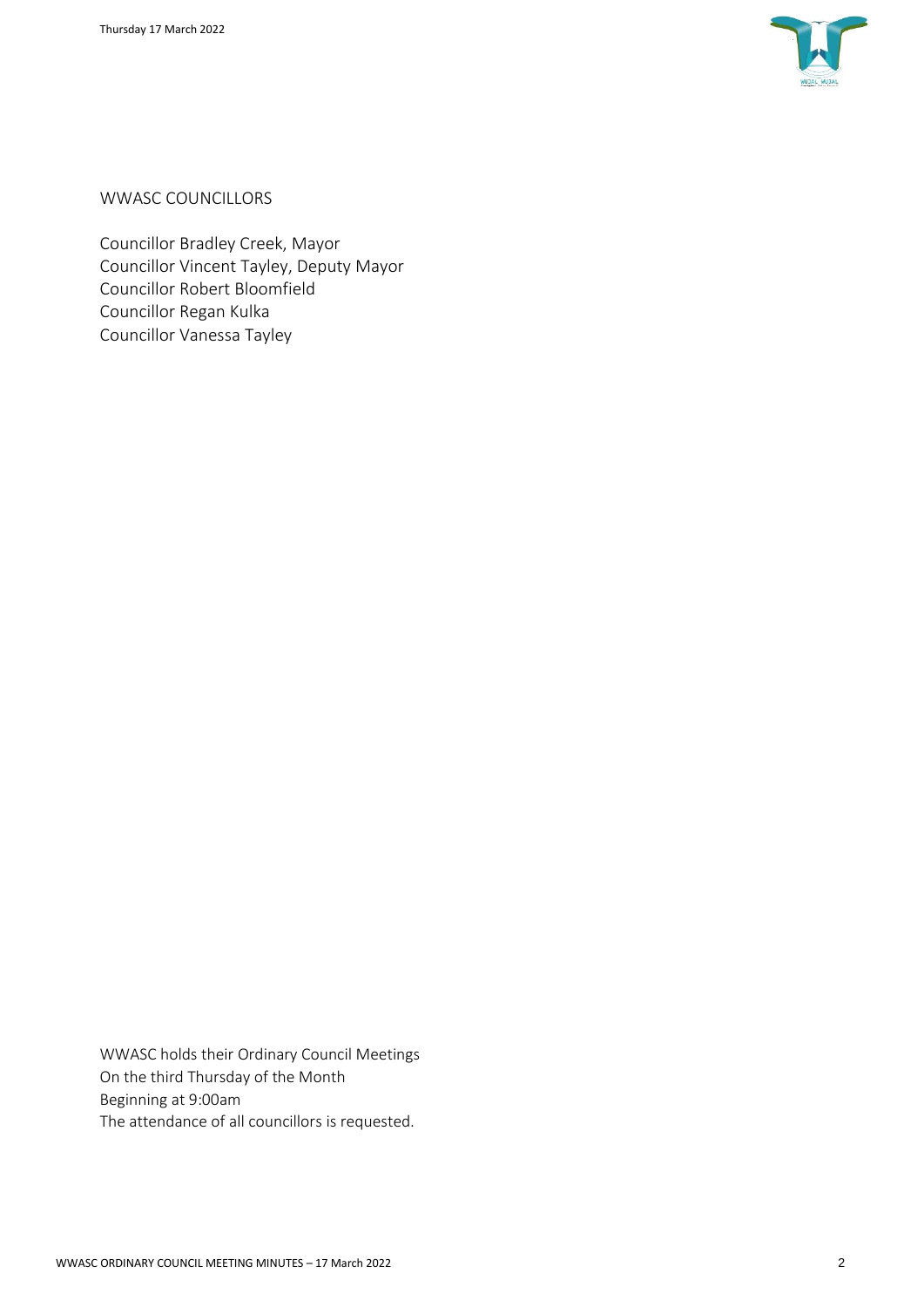ORDER OF BUSINESS



# 1 WELCOME / MEETING OPENED

The Mayor opened the meeting at 09:06AM acknowledging traditional owners.

#### 2 ATTENDANCE / APOLOGIES

Mayor Bradley Creek

Cr Robert Bloomfield (teleconference)

Cr Vanessa Tayley (teleconference)

Cr Regan Kulka

Mr Stephen Wilton – Chief Executive Officer

Mr Victor Mills – Director Works and Building Services

Ms Tegan Diprose - Minute Taker

Absent – Deputy Mayor Vincent Tayley

#### 3 CONDOLENCES

Burchill Family Doboy Family Flood victims that have lost their lives in the QLD & NSW Floods

CONGRATULATIONS

Lyndon Gibson & partner Joh & Beck Anthonis Davina Nunn - Completed Childcare Certificate

### 4 COUNCILLOR OBLIGATIONS/DECLARATION OF INTERESTS

Mayor Creek invited those present to use this opportunity to make public any Material Personal Interests and/or Conflicts of Interest (real or perceived) in respect of items in the Agenda.

4.1 Declaration of Prescribed Conflict of Interest (MPI) on any item of business Pursuant to Section 175C of the Local Government Act 2009, no declarations of material personal interests were made during this meeting.

4.2 Declaration of Declarable Conflict of Interest on any item of business Pursuant to Section 175E of the Local Government Act 2009, no declarations of conflict of interests were made during this meeting.

4.3 Register of Interests – Councillors must notify changes within 30 days of the change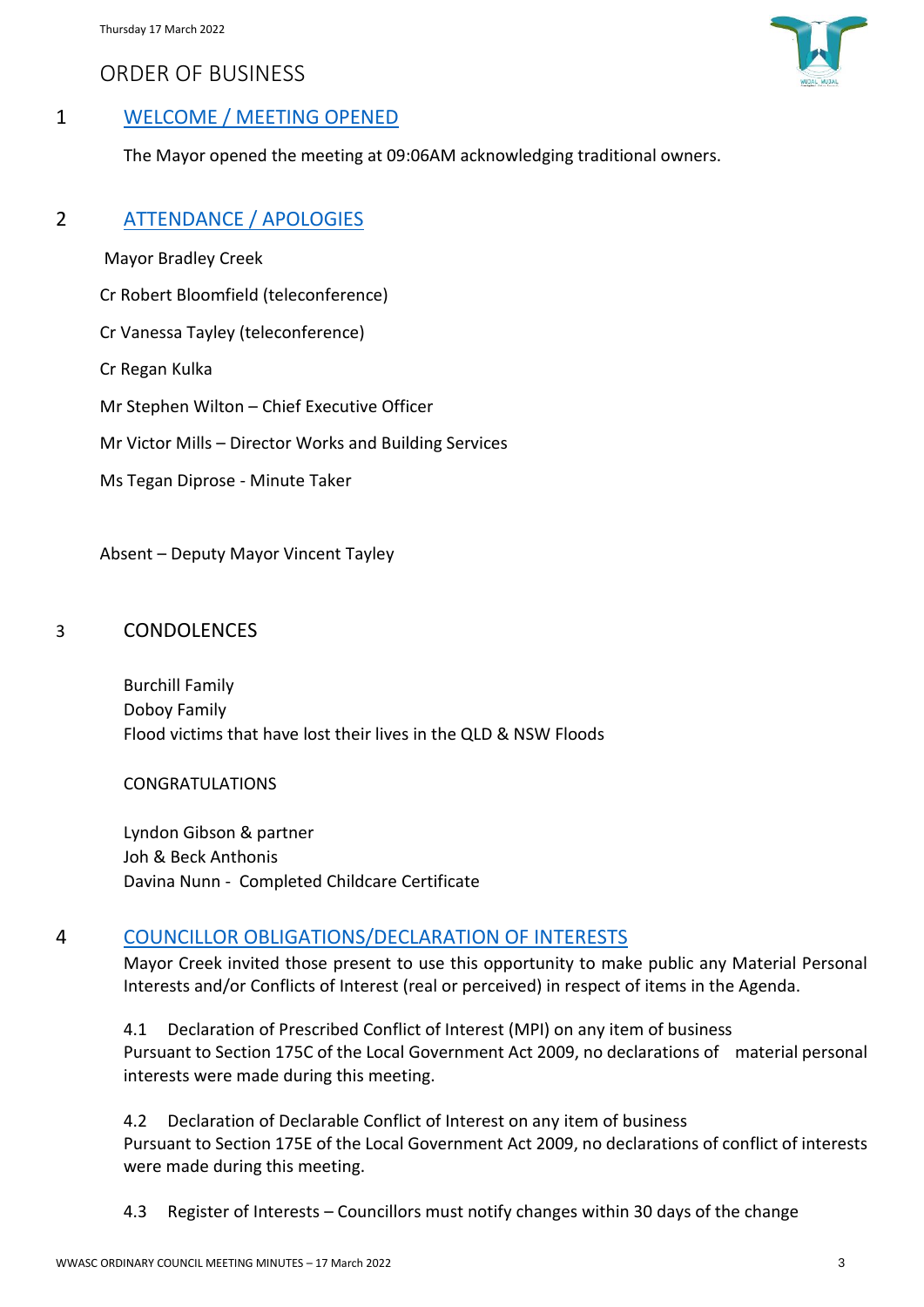

# 5 CONFIRMATION OF PREVIOUS MINUTES

| <b>Resolution:</b> | Confirmation of the minutes of the Ordinary meeting held 17th February 2022 |                    |  |
|--------------------|-----------------------------------------------------------------------------|--------------------|--|
| Moved:             | CR Vanessa Tayley                                                           |                    |  |
| Seconded:          | <b>CR Robert Bloomfield</b>                                                 | <b>CARRIED 4/4</b> |  |
| Decision No:       | 0117032022                                                                  |                    |  |

| <b>Resolution:</b> | Confirmation of the minutes of the Special meeting held 24 <sup>th</sup> February 2022 |                    |  |
|--------------------|----------------------------------------------------------------------------------------|--------------------|--|
| Moved:             | CR Regan Kulka                                                                         |                    |  |
| Seconded:          | <b>CR Robert Bloomfield</b>                                                            | <b>CARRIED 4/4</b> |  |
|                    |                                                                                        |                    |  |
| Decision No:       | 0217032022                                                                             |                    |  |

### 6 REPORTS

# 6.1 Mayor's Report

| <b>Resolution:</b> | Accept Mayors Report 17 March 2022   |  |
|--------------------|--------------------------------------|--|
| Moved:             | <b>Mayor Bradley Creek</b>           |  |
| Seconded:          | <b>CARRIED 4/4</b><br>CR Regan Kulka |  |
| Decision No:       | 0317032022                           |  |

# 6.2 Chief Executive Officer's Report

# 6.2.5 Gaming Benefit Fund Application for Approval

| <b>Resolution:</b> | That Council approve the submission of a Gaming Community Benefit Fund              |                    |  |
|--------------------|-------------------------------------------------------------------------------------|--------------------|--|
|                    | Application for the acquisition of a Sport, Recreation and Cultural Activities bus. |                    |  |
| Moved:             | <b>Mayor Bradley Creek</b>                                                          |                    |  |
| Seconded:          | <b>CR Robert Bloomfield</b>                                                         | <b>CARRIED 4/4</b> |  |
| Decision No:       | 0417032022                                                                          |                    |  |

# 6.2.6.2 Documents relating to Wujal Wujal be donated to South Australian Museum Archives

| <b>Resolution:</b>                                               | That Council consent to the archiving with the South Australian Museum of |  |
|------------------------------------------------------------------|---------------------------------------------------------------------------|--|
| all documents held by Suzette Marie Coates and Dr Chris Anderson |                                                                           |  |
|                                                                  | including legal correspondence and all matters for which they were        |  |
| engaged on behalf of the Wujal Wujal Council and community       |                                                                           |  |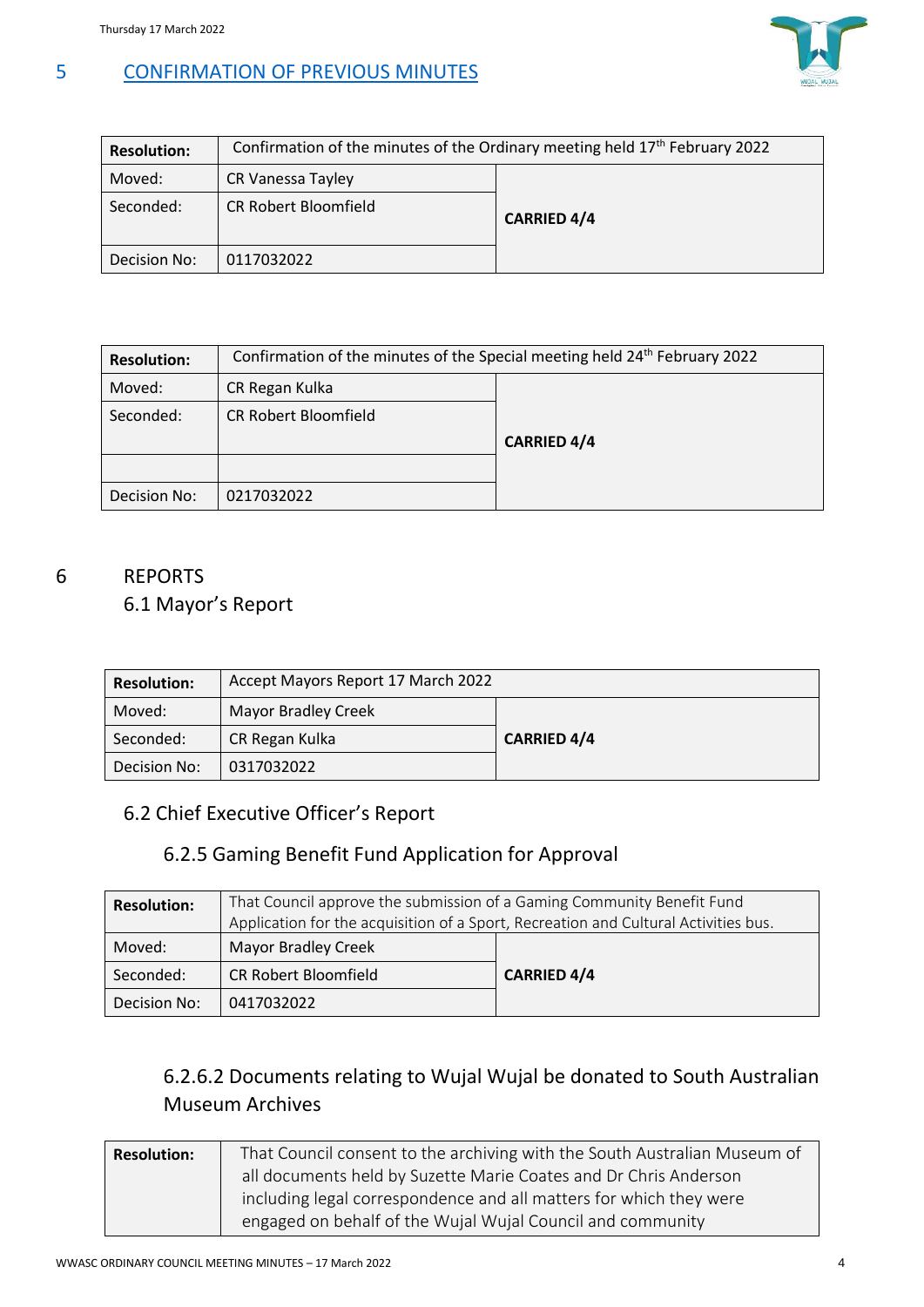| Moved:       | CR Vanessa Tayley |                    | <b>WUJAL</b> |
|--------------|-------------------|--------------------|--------------|
| Seconded:    | CR Regan Kulka    | <b>CARRIED 4/4</b> | 6.3          |
| Decision No: | 0517032022        |                    |              |

Financial Controller's Report - *NIL REPORT AT MARCH 2022 MEETING*

# 6.4 Director of Finance and Corporate Services Report

| <b>Resolution:</b> | That council accept the Finance report for February 2022 |                    |  |
|--------------------|----------------------------------------------------------|--------------------|--|
| Moved:             | Cr Regan Kulka                                           |                    |  |
| Seconded:          | Cr Vanessa Tayley                                        | <b>CARRIED 4/4</b> |  |
| Decision No:       | 0617032022                                               |                    |  |

## 6.5 Director of Works and Building Services Report

| <b>Resolution:</b> | That council accepts the monthly report for D W & B S. |                    |  |
|--------------------|--------------------------------------------------------|--------------------|--|
| Moved:             | <b>Mayor Bradley Creek</b>                             |                    |  |
| Seconded:          | <b>CR Bloomfield</b>                                   | <b>CARRIED 4/4</b> |  |
| Decision No:       | 0717032022                                             |                    |  |

### 6.5.1 Parks and Gardens – Notice period

| <b>Resolution:</b> | That Council issue a Notice of Intention to advise Council's Parks and Gardens staff<br>that a major change to operations involving contractor providers is being |                    |
|--------------------|-------------------------------------------------------------------------------------------------------------------------------------------------------------------|--------------------|
|                    | considered in the next three (3) months                                                                                                                           |                    |
| Moved:             | CR Vanessa Tayley                                                                                                                                                 |                    |
| Seconded:          | CR Regan Kulka                                                                                                                                                    | <b>CARRIED 4/4</b> |
| Decision No:       | 0817032022                                                                                                                                                        |                    |

# **7 CLOSED SESSION**

In accordance with S,254J(a) of the Local Government Regulation 2012, Council closed the meeting to the public to discuss industrial relations matters.

Moved: Cr Regan Kulka Seconded: Cr Robert Bloomfield

Council members entered into a closed session meeting. (Mayor Bradley Creek, CR Vanessa Tayley, Cr Robert Bloomfield, Cr Regan Kulka)

Out of closed session 12:58pm.

Moved: Mayor Bradley Creek Seconded: Cr Vanessa Tayley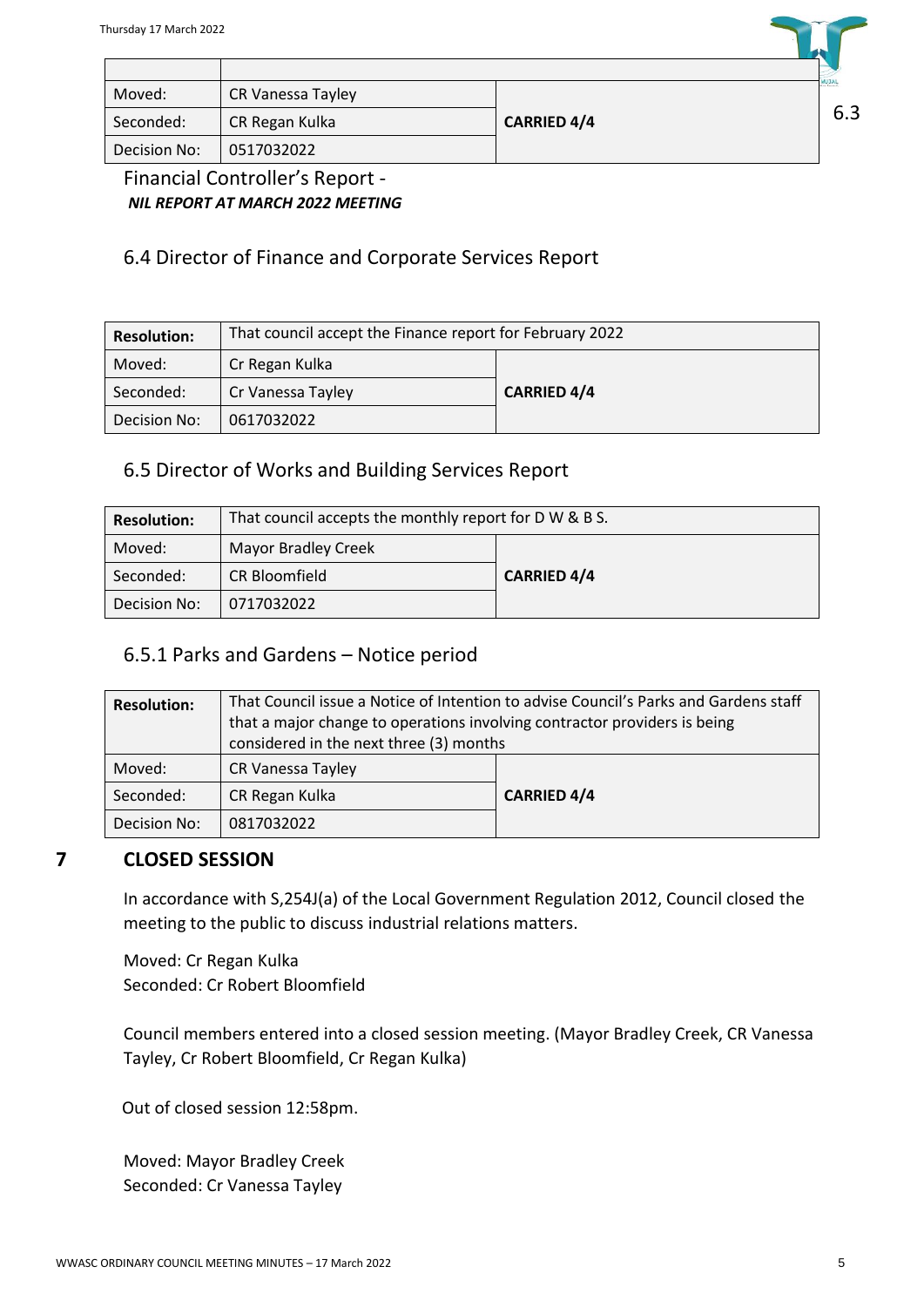

| 8 | <b>GENERAL BUSINESS/LATE ITEMS</b> |
|---|------------------------------------|
|   |                                    |

| <b>Councillor</b>           | <b>Item</b>                                                                                                                                                                                                                      | <b>Response</b>                                                                                                                                                                                                                                                         |
|-----------------------------|----------------------------------------------------------------------------------------------------------------------------------------------------------------------------------------------------------------------------------|-------------------------------------------------------------------------------------------------------------------------------------------------------------------------------------------------------------------------------------------------------------------------|
| CR Regan Kulka              | <b>COFFIN WINCH</b>                                                                                                                                                                                                              | Council to quote the cost of a<br>cemetery coffin winch                                                                                                                                                                                                                 |
|                             | House fences – Fencing is not<br>appropriate or high enough<br>for dog owners                                                                                                                                                    | AMO/Dog owners to report<br>fences on blue phone.<br>Request higher fencing if<br>animal can escape. Look at<br>chains                                                                                                                                                  |
| <b>CR Robert Bloomfield</b> | Cook Shire - Grass on edge of<br>road                                                                                                                                                                                            | Cook Shire Slasher currently<br>making it way down. Currently<br>near Mt Louis Stn.                                                                                                                                                                                     |
|                             | Update on Vanilla Bean<br>Project                                                                                                                                                                                                | Duncan Kirslay in-charge. Was<br>on hold during covid. Permit<br>application to WETMAR<br>approved.                                                                                                                                                                     |
|                             | Website for flooding and river<br>levels                                                                                                                                                                                         | Email is sent out. Steve to<br>circulate to councillors when<br>emails received with updates.                                                                                                                                                                           |
| CR Vanessa Tayley           | Update on Splash park                                                                                                                                                                                                            | Still closed- need a 30K<br>Maintenance budget currently<br>sitting with BDO for approval.<br>Unable to operate water park<br>until council can commit to<br>maintaining it.                                                                                            |
|                             | Bike Track - Overgrown and<br>not maintained                                                                                                                                                                                     | Kids unable to use it as it is<br>covered in long grass. Parks &<br>Gardens related issues. Try to<br>get it cleaned up particularly<br>prior to school holidays.                                                                                                       |
| Steve Wilton - CEO          | DATSIP to carry out master<br>plans for Tourism Precinct and<br>Rec & Leisure Precinct. Steve<br>unsure of benefit to council of<br>having Rec & leisure precinct<br>as those areas are already<br>identified for Rec & Leisure. | Mayor & Councillors agreed it<br>would be beneficial to have a<br>plan in place. Also mentioned<br>there is quite extensive mains<br>power and water in this area<br>and a precinct plan could be<br>very beneficial for project<br>planning and funding<br>approaches. |
| <b>Victor Mills</b>         | Keim St Demolition.<br>Department needs to know<br>what type of buildings to                                                                                                                                                     | Mayor and councillors all in<br>agreeance that duplex<br>buildings would be most<br>beneficial to community and                                                                                                                                                         |
|                             | replace existing.                                                                                                                                                                                                                | housing waiting list.                                                                                                                                                                                                                                                   |